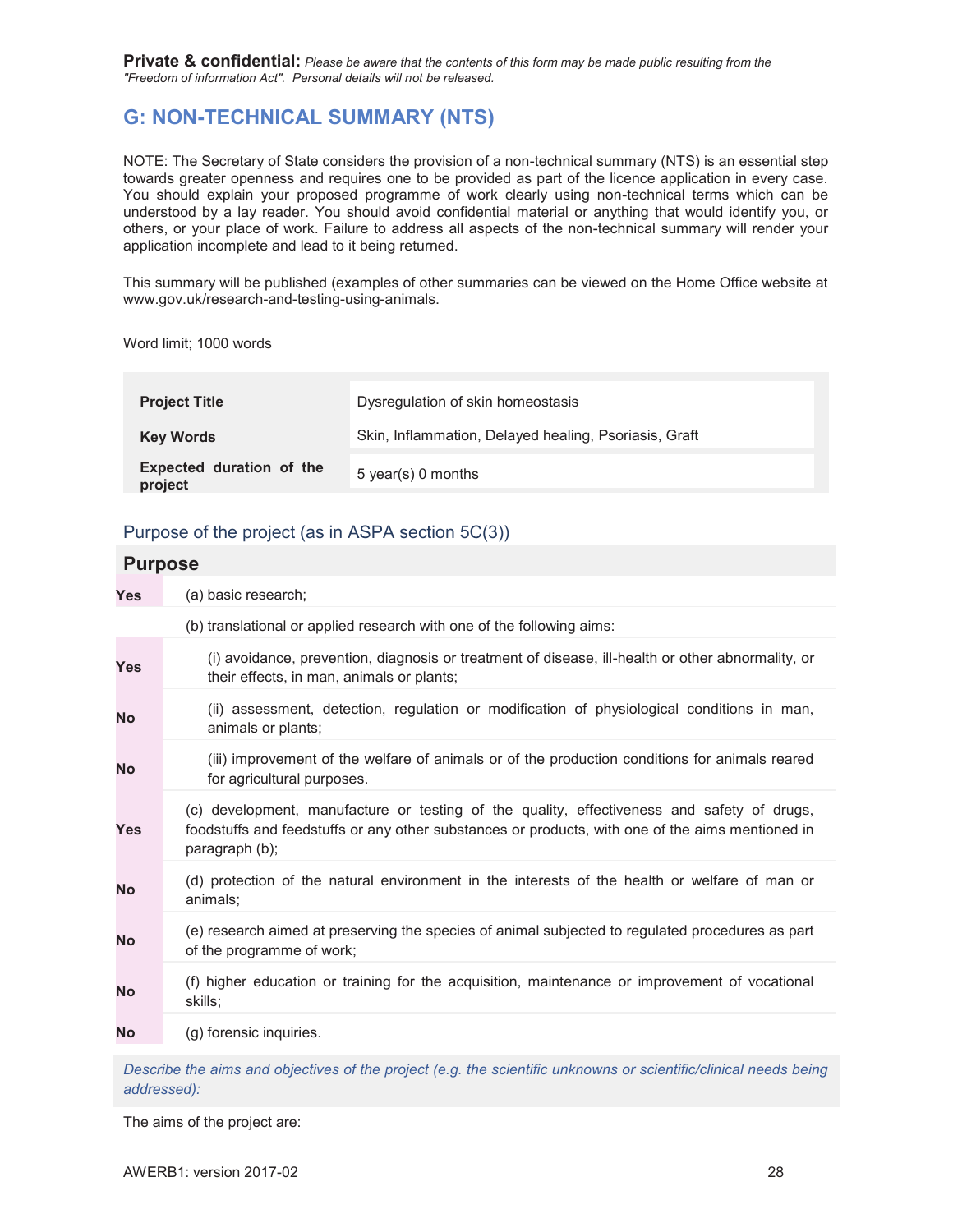**Private & confidential:** *Please be aware that the contents of this form may be made public resulting from the "Freedom of information Act". Personal details will not be released.* 

- 1. To use and develop research models that can be used to test new treatments to improve the healing of wounds, particularly in settings where healing may be impaired such as the elderly and diabetics.
- 2. To use and develop research models that can be used to test new treatments for inflammatory skin conditions such as psoriasis.
- 3. To provide research models that can be employed to refine and further improve existing treatments for human skin diseases and treatments that promote healing of injured/damaged skin.
- 4. To support basic research into normal skin biology, healing and diseases of the skin in humans.
- 5. To apply 3Rs methodology to the development of experimental models for skin research.

*What are the potential benefits likely to derive from this project (how science could be advanced or humans or animals could benefit from the project)?* 

Improved decision making during preclinical development of drugs to treat human skin damage cause by injury and inflammation, which will accelerate the process of getting new treatments into clinical trials. Improved understanding of skin biology which will help to identify targets for new drugs that can treat and help repair damaged human skin. Improved experimental models for skin research.

#### *What types and approximate numbers of animals do you expect to use and over what period of time?*

We anticipate using around 2050 mice and 200 rats over the entire period of the project.

# *In the context of what you propose to do to the animals, what are the expected adverse effects and the likely/expected levels of severity? What will happen to the animals at the end?*

In studies investigating new treatments for delayed wound healing, small wounds may be made to the skin on the back on the animals, under anaesthesia. Delayed healing in humans may be the result of ageing, disease like diabetes, or infection. Some young female mice may have their ovaries removed surgically under anaesthesia, in order to replicate the effects of ageing. Animals may also undergo surgery under anaesthesia in order to implant devices to constantly deliver a small dose of a drug. The expected adverse event for all these procedures is post-operative discomfort which will be controlled by analgesia. The study of delayed healing due to diabetes involves the use of diabetic mice or rats; a mouse strain that develops diabetes due to a genetic mutation may be used, or diabetes may be induced (rats and mice) by administration of a chemical agent. Diabetic animals may show excessive weight gain or loss (chemicallyinduced diabetes), and may eat and drink more that usual; they will also produce more urine. Diabetic animals can develop cataracts and older animals can show heart and nerve problems, similar to humans with diabetes. Diabetic animals will have clean cages and bedding provided on a more frequent basis and will be examined carefully to monitor any muscle loss. If diabetic symptoms cause the animal distress then it will be humanely killed.

Animals may be challenged with inflammatory stimuli to mimic infection of the skin; this may result in localised discomfort.

In some studies, animals will undergo surgery to receive a skin graft. The expected adverse event is postoperative discomfort which will be controlled by analgesia.

In all studies, there may be localised discomfort at the site where drugs are injected or applied. It may also be important to house animals on their own for a short period of time to prevent them from licking wounds or grafts on other mice; this may affect the healing process or may alter exposure to any drug applied directly to the skin. Single housing may cause mild stress to the animals, and extra environmental enrichment can be provided to help with this.